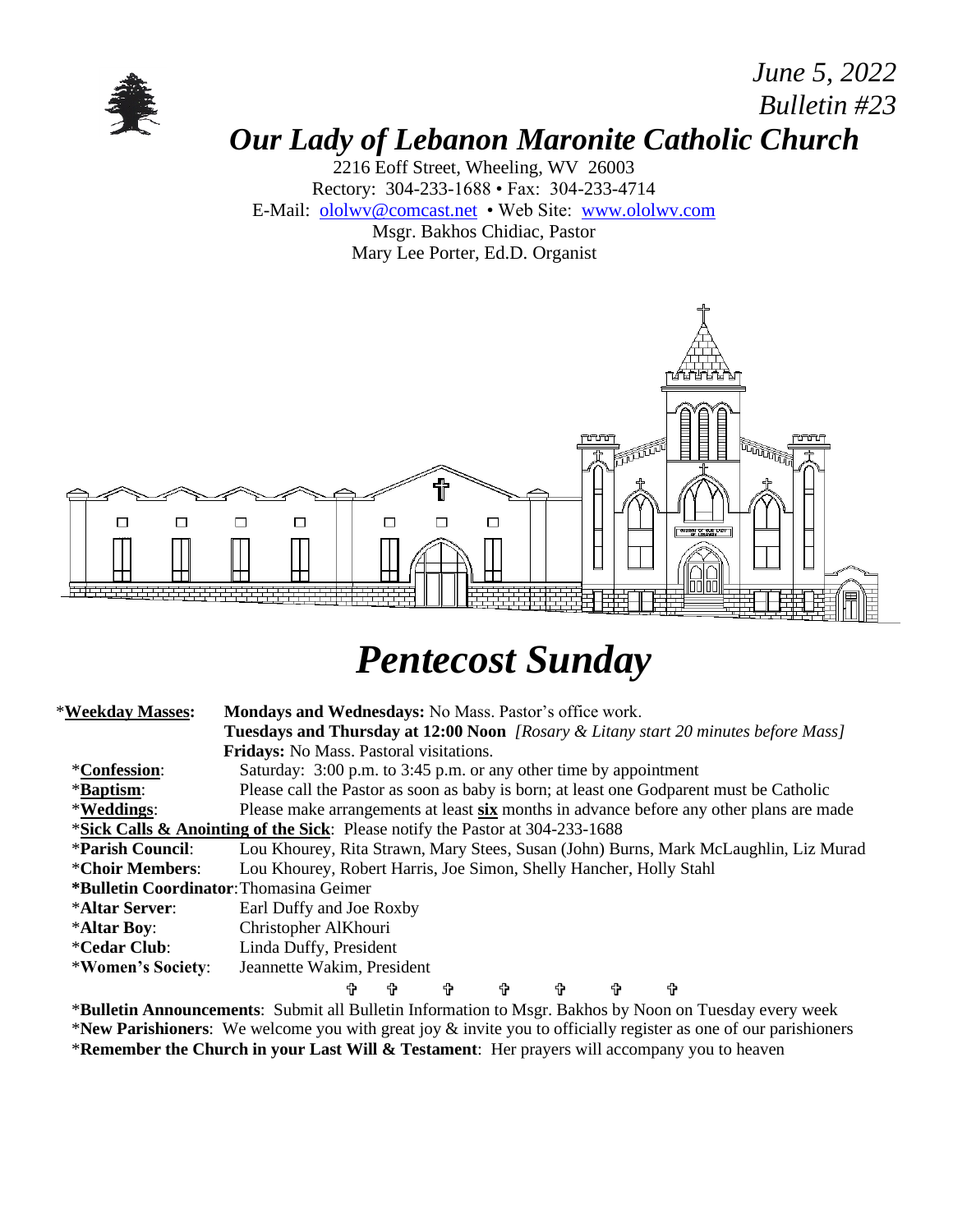# *Pentecost Sunday*

Readings: Acts 2:1-21 and Jn 14:15-20

God the Holy Spirit moves unseen in the world, yet the fruit of His Presence is seen everywhere. It was the Holy Spirit who inspired the prophets and the saints throughout the Church's history, and is the Source of our strength and inspiration today.

Pope Leo XIII, at the turn of the century, implored the Christian Faithful to invoke the Holy Spirit for protection and help in their daily lives. He recognized the Holy Spirit as "THE FONT OF LIFE, STRENGTH, CONSOLATION AND HOLINESS."

The Second Vatican Council emphasizes the honor and the urgent duty that we have to pray to and invoke the Holy Spirit in every aspect of our lives.

As we celebrate the Season of Pentecost in the Church, let us beg the Father to send the Holy Spirit upon us individually and as a Church, that we will have the grace and ability to grow daily in Christian perfection. Let us pray that we will be open to the promptings of the Holy Spirit in our lives and receive the gifts He wants to impart to us with gratitude.

Come Holy Spirit, inflame the hearts of all people with the fire of Your love. Send forth Your Spirit and all will be reborn. Come renew the face of the earth! Come, Holy Spirit, come!

# *This Weekend, June 4-5: Pentecost Sunday*

#### **Saturday, June 4 at 4:00 p.m.:**

Cynthia Law by Mary Slevin

Bob Sengewalt by Dave & Debbie Sengewalt

Special Intention

#### **Sunday, June 5 at 10:30 a.m.:**

Richard W. Frazier (Anniversary) by his wife Luane and sons Rick and John

Living & Deceased of Tom & Judy Brock Jr.

Khalil & Sadie & Maria Harb and Annette & Al Togliatti by Jamil Harb (Troy, MI)

# *Next Week Mass Schedule*

**Monday, June 6:** No Mass, Office work.

#### **Tuesday, June 7 at Noon:**

- Sylvia Long, her husband Arthur, & her son Mark by her last will
- Cynthia Law by William Merry
- Diane Palotay by Jennifer & Mark Jarrett

**Wednesday, June 8:** No Mass. Office work.

#### **Thursday, June 9 at Noon:**

Deceased of the Thomas, Splatt & Nutter Families by John & Kathy Thomas (MN)

Don & Helen Fielding

Cynthia Law by Herman & Ronnie Gray

**Friday, June 10:** No Mass. Pastoral visitations.

# *Next Weekend, June 11-12: 2 nd Sunday of Pentecost*

#### **Saturday, June 11 at 4:00 p.m.:**

Rosella Saseen, parents Nancepe & Helen, grandparents Shikrey & Helen Saseen by her last Will

George Joseph (Anniversary) by Larry & Becky Ferrera

- Bob Sengewalt by his grandchildren: Jeff, Courtney and Patrick Sengewalt
- Special Intention

#### **Sunday, June 12 at 10:30 a.m.:**

Bill Dougherty by his wife Carol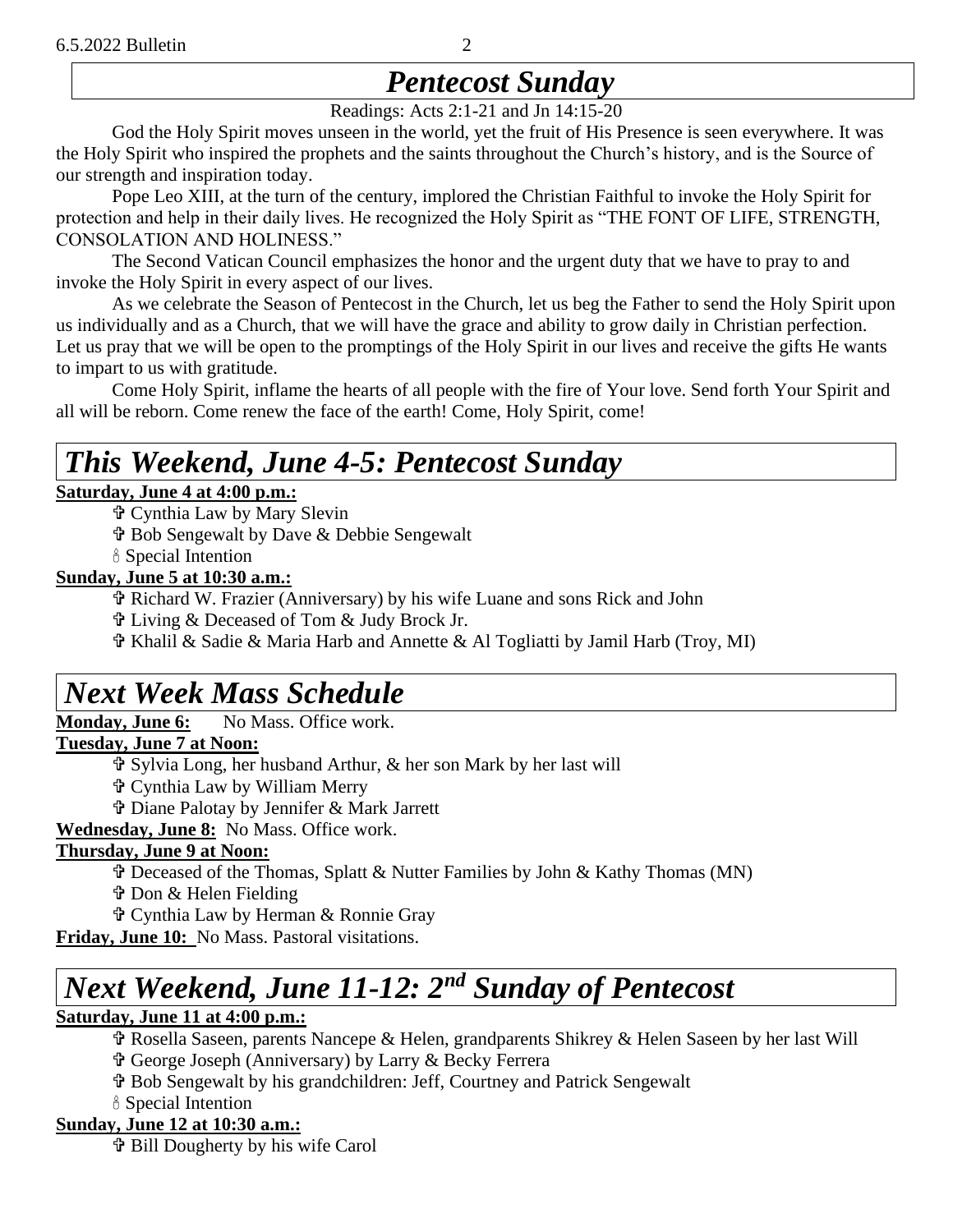- Diane Palotay by Lou & Charlotte Khourey and Family
- Khalil & Sadie & Maria Harb and Annette & Al Togliatti by Jamil Harb (Troy, MI)

# *Schedule of Coming Events*

Father Day Masses | From Saturday, June 18 until Friday, June 24

### *Women Society Meetings (Sunday, June 12 after Mass)*

The Women's Society will have a meeting on Sunday, June 12 after Mass. Then the monthly meeting will be held every first Sunday of the month after the 10:30 am Mass at the Cedar Hall. -- Jeannette Wakim

# *Deceased Fathers' Day Masses***(Saturday, June 18 until Friday, June 24)**

Special Remembrance

- --on June  $19^{th}$ : Annette & Al Togliatti (Anniversary) by their daughter GiGi Rice
- --on June  $19^{th}$ : Sister Mary Thomasina John by Ron & Susan (John) Burns
- --on June 23rd: Cathy Sharp Howard (Anniversary) by Dave and Debbie Sengewalt
- Habib Khourey, Louis Khourey Sr., & Nassif Nader by Lou, Charlotte, Emmalena & Louie Khourey
- Charles "Pud" Howard, Bruce Cody Riggs and Franklin C. Howard by Lou & Charlotte & Family
- Richard W. Frazier by his wife Luane Frazier & sons Rick & John
- Thomas A. Ferris by his daughter Denise Ferris
- Dennis Fahey by George & Patty Fahey
- Vincent Jacovetty by George & Patty (Jacovetty) Fahey
- Bill Dougherty & Charles Habdo by Carol Dougherty & Lisa Kennedy
- George Fadoul & Joseph Duffy by Mickey & Linda Duffy
- Bob Sengewalt by Dave & Debbie Sengewalt
- Anthony George by his daughter Margaret George (MN)
- Greg George by his sister Margaret George (MN)
- John T. John & D. William Burns by Ron & Susan Burns
- Thomas John & David Joseph by Ron & Susan Burns
- $\hat{\mathbf{\Phi}}$  Thomas Jochum by his children & grandchildren
- Ed Shiben & Ray McFarland & Joseph Shiben by John & Dee Shiben
- Ralph Shipley & Thomas Moses, Jr. & Namon Joseph & Thomas Moses,Sr. by Thomasina Geimer
- John B. Moses by his son Jim Moses
- Jan Hendrickson by his son Josh Hendrickson
- Robert J. Shutler, Sr.; Fred Shutler; Harry J. Nolte; Jarry F. Nolte (great-grandfather) by Janet Shutler
- Elias Frenn by Diane & Justin Frenn & Andreah & Zack Riedel
- Samuel Gaudio (father) Holy Bine (husband) by Shirley Bine
- Steve Schlog (father) & Bob Saseen (husband) by Fran Saseen
- Donald A. Nickerson Sr., & Albert Nickerson by their loving Family
- Nicholas Elias by his loving Family
- Holly Bine by his wife Shirley & son Ken
- Mike Joseph & Alphonse Joseph by Vickie Joseph
- Clay Allen & Albert Valles by Vickie Joseph
- Louis Valles by Vickie Joseph
- Silvio (Joe) Perilli & Antonio Perilli by Paula Perilli
- John A. Tapscott by Paula Perilli
- Walter Elwartoski by his son Richard Elwartoski
- Melo J. Wakim by the Wakim Family
- William M. Yeater & Lawrence J. Belt by Chris & Jeannette Wakim & Family
- George Popovich by Joe & Nikki Popovich
- Augie Montalbano by Joe & Nikki Popovich
- Nimon Joseph & Maroon Habeb by Jean Weisner & Family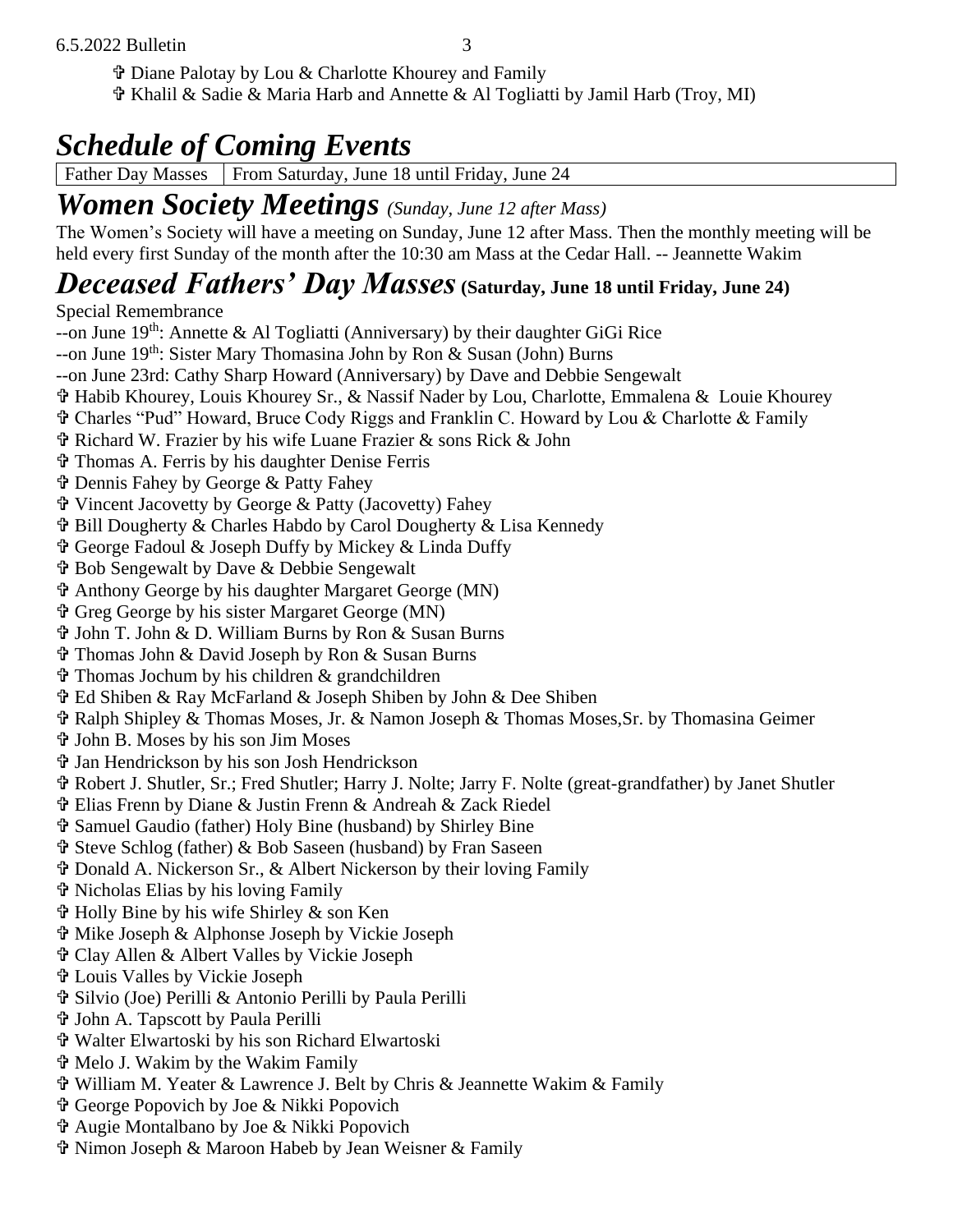- George Saseen by his son George Saseen
- Steve Harasuik by his daughter Susan Saseen
- Steve Sofka & Walter Machel by Mr. & Mrs. Mike Sofka
- Tim Stanton and Bill Sayre by Mr. & Mrs. Mike Sofka
- William E. Fitzgerald by Dick & Rosemary Coury
- John Wilson (husband) & Rudy Theodore Hodulik & Wayne Wilson by Judy Wilson
- Ray Palotay by the Palotay Family
- Al Schroeder by Mark Schroeder & Jane Wine
- Angelo Polsinelli by Rosalie Conti
- James A. George Sr., by his wife Shirley & Children Tara & Jim Jr.
- Frank Gray by his daughter Shirley George & grandchildren
- Adib Chidiac (father) & Nadim Chidiac (brother) by Msgr. Bakhos
- Deceased of the Thomas, Splatt & Nutter Families by John & Kathy Thomas (MN)
- Deceased of the Saseen & Schlog Families by Fran Saseen
- Deceased of the Saseen Family by the last Will of Rosella Saseen
- Deceased of the Long Family by the Last Will of Sylvia Long
- Ray McLaughlin, John Miller & George Joseph (Godfather) by Mark & Barb McLaughlin

#### *Prayers for the Living Fathers* (Saturday, June 18 until Friday, June 24)

- Lou H. Khourey by his children Emmalena & Louie
- Trent Jochum by his children
- Dr. Adel Frenn, Jim Thomas & Mike Riedel by Diane & Justin Frenn & Andreah & Zack Riedel
- Chris Wakim by Laura W. Chapman & Chris N. Wakim
- Joe Popovich by Nikki Popovich
- PJ Lenz by Joe & Nikki Popovich
- George Saseen by Jena, Matt & Luke Saseen
- Michael Sofka, Kevin Sofka, Philip Machel, Krzyztof Kowalski by Sarah Rinehart
- Patrick Rinehart & Terry Rinehart by Sarah Rinehart

### *Birthdays Wishes in the Coming Month:*

- June 5: Earl "Mickey" Duffy, Mary Zaid Stees, Kenly George
- June 7: Jean Weisner
- June 9: Ava DeMuth
- June 14: P.J. Lenz, Kathy Boehm
- June 15: Becky Joseph Ferrera
- June 20: Nick Ghaphery, Jr.
- June 23: Mary Beth Weisner
- June 27: Lindsay Lenz
- July 3: Larry Ferrera
- July 5: Bill Committee

| <b>Your Church Support Last Week</b> |                                                                                              |  |  |  |
|--------------------------------------|----------------------------------------------------------------------------------------------|--|--|--|
|                                      | \$714.00   Sunday Collection                                                                 |  |  |  |
| 65.50                                | Bake sale                                                                                    |  |  |  |
|                                      | $27.00$ Candles                                                                              |  |  |  |
|                                      | $2,865.00$ Mahrajan                                                                          |  |  |  |
|                                      | \$3,671.50 Total Deposits: May God reward you abundantly for supporting your spiritual home! |  |  |  |
|                                      | Finance Committee: Lou Khourey, Mary Stees, Linda Duffy, Susan Burns, Liz Murad              |  |  |  |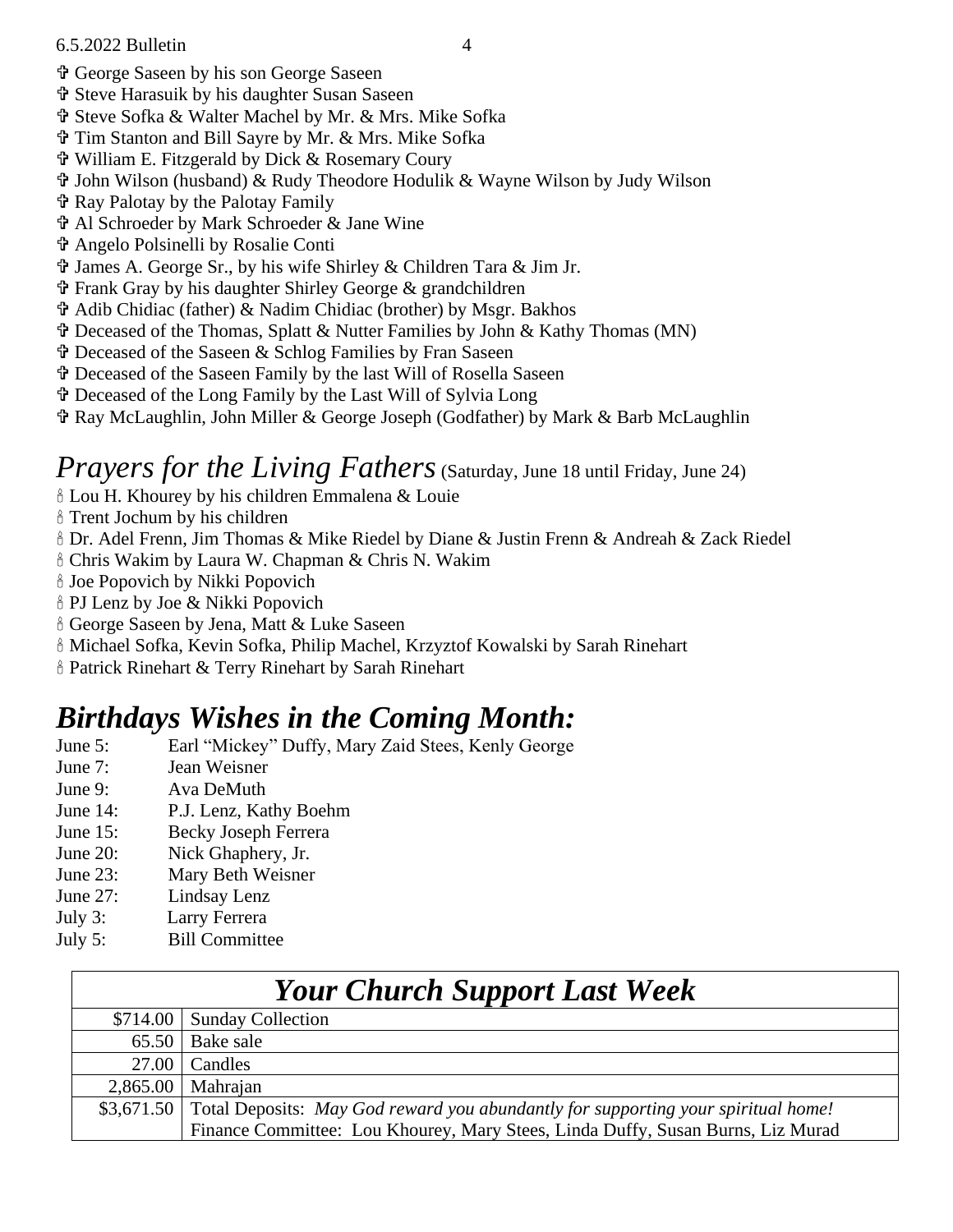### *Please Pray for Those on Our Prayer List*

*(Note: Please call Msgr. Bakhos if you need your name added to our Prayer List. HIPPA regulations)* Renee Beabout (daughter of Marge John), Joe Bryan, Regina Hancher, Thomasina Geimer, Mary Stees, Rex & Rita Strawn, Viola J. Yeater (mother of Jeannette Wakim), Mary Thomas, Jack Hogan (infant son of Mark & Michaela Hogan & great nephew of Lou Khourey), Justin Frenn, Elia Frenn, John Shiben, Patty Fahey, Fred Schweizer (brother of our organist Mary Lee Porter), Ted Olinski, Patricia Corder,

### *What's New?*

### *Volunteers needed at Spaghetti Dinner (Sunday, June 12 from noon to 5 pm)*

The 26th Annual Spaghetti Dinner benefiting the Catholic Charities Neighborhood Center will take place on **Sunday, June 12th from Noon-5p.m**. The dinner will be a curbside take-out event for 2022. This fundraiser provides a significant portion of the Center's budget each year.

Dinner servers are needed. We could really use 2 people every day Monday-Friday from 2:45 to 3:45 to help serve our neighbors at dinner time. Thank you for all you do to help us here.

--In gratitude, Betty Simeth, Food Program Manager

# *Health Department-Food Handlers Classes*

All Ladies from the church who are working with food and food service at all events inside the church and at the Festival are required to have a current food handler card issued by the Health Department. Below are the dates of the classes:

| Tuesday, June 7    | $6:00$ p.m.  | <b>Wheeling Park White Palace</b> |
|--------------------|--------------|-----------------------------------|
| Wednesday, June 15 | $4:00$ p.m.  | <b>Wheeling Park White Palace</b> |
| Thursday, June 23  | $10:30$ a.m. | <b>Wheeling Park White Palace</b> |
| Tuesday, July 5    | $6:00$ p.m.  | Wilson Lodge (Oglebay Resort)     |
| Wednesday, July 13 | $4:00$ p.m.  | Wilson Lodge (Oglebay Resort)     |
| Thursday, July 21  | $10:30$ a.m. | Wilson Lodge (Oglebay Resort)     |

### *2022 Mahrajan (Festival) (Sunday, August 14, 2022)*

Please mark your calendars for Sunday, Aug 14, 2022 and plan on spending the day with us celebrating the Lebanese Mahrajan (Festival) at Oglebay Park!

The Lebanese Festival will begin with an outdoor Mass at 10:00 a.m. followed by the Mahrajan which will begin at 11:30 a.m. (or after mass) and close at 7:00 p.m. The committee will keep you updated on planning progress in the weekly bulletin. We also ask that you please feel free to make any suggestions or share your thoughts with any committee member.



- **Logo**. We have a **NEW Lebanese Festival Logo!** Please log-on to the Lebanese Fest Facebook page to view our NEW logo. **Please "Like" us on Facebook.**

- **Band** & **Singer** have been booked and contract signed.

- **50/50 Raffle** announcement has been mailed. The 50/50 Raffle will give you an opportunity to win \$5,000 if all tickets are sold! This year, we are only selling 500 numbered tickets. Tickets are \$20 each. You can purchase tickets from any Festival Committee member or call the church at 304-233-1688 for details. We will also be selling tickets after mass on Saturday's and Sunday's leading up to the day of the festival.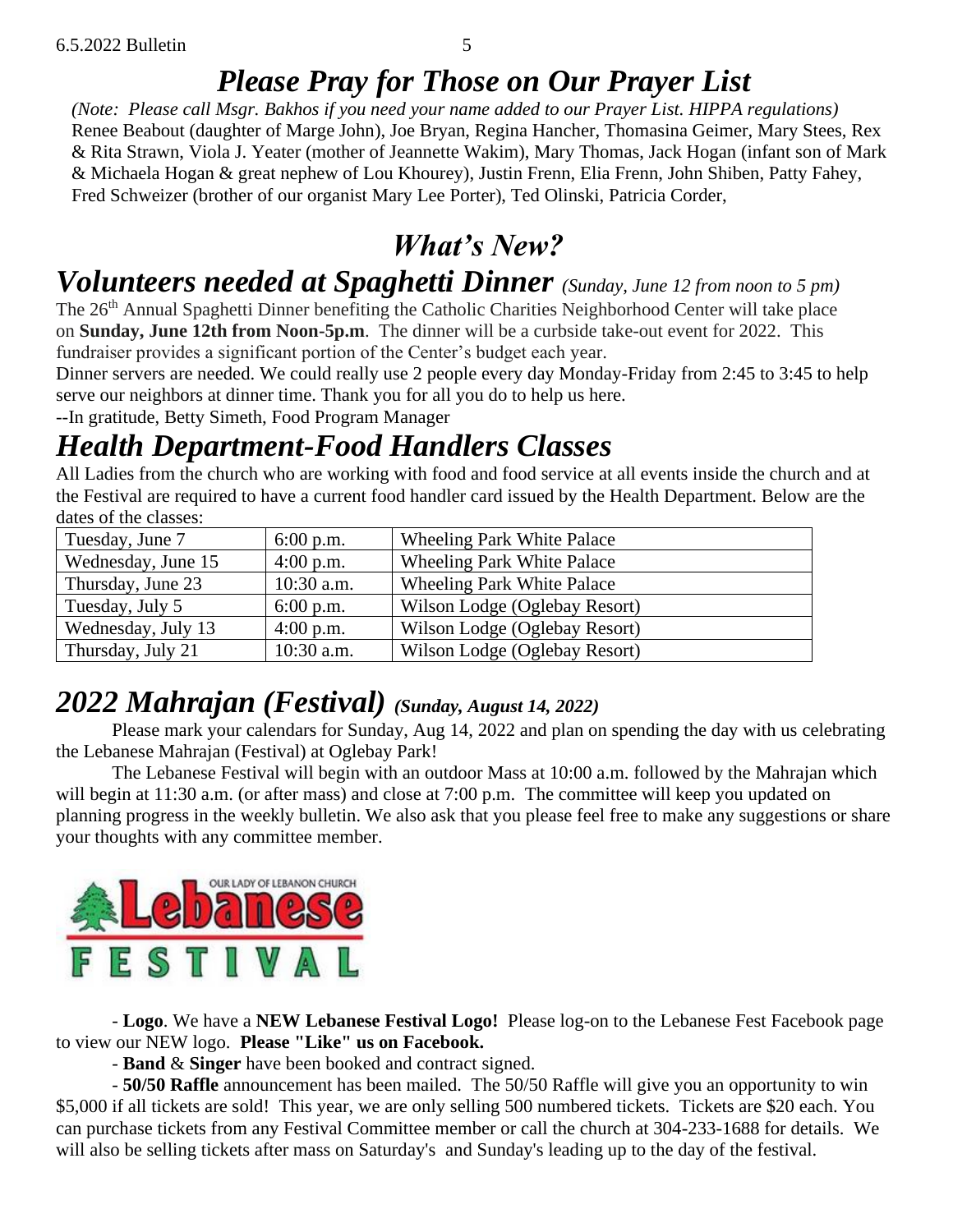- **Festival Ad Book**. We are accepting ads for the Ad Book. If you have purchased an ad in past years, you should have received information in the mail. We are asking you to please consider renewing your previous ad or purchase new ad space for this year.

- **Menu items:** All your favorite Lebanese food items are planned. More details to follow.

- **Volunteers:** We love and need our volunteers! No event can be successful without the help of our volunteers. If you are able to volunteer, please contact any committee member.

#### **Mahrajan Committee:**

Liz Murad, Mahrajan Committee Chairperson, Monsignor Bakhos, Lou Khourey, Susan John-Burns, Nick John, Ryan Storm, Ava Murad

# *Spirituality: Richness in God*

An overemphasis on temporal security is a compensation for a loss of the sense of eternal security. When the soul becomes poor through the loss of its wealth, which is virtue, its owner seeks luxury and riches to atone for his inner nakedness. The richer the soul, the less store it sets on the material. It is not poverty that makes people quarrelsome and unhappy, as some claim; it is an overfondness for the things that money buys. Poor monks are usually friendlier and far happier than millionaires. And it is also an error to say that, if economic conditions were good, there would be no opponents of capitalism. Those who make this claim forget that:

1- Poor economic conditions are only an *occasion* for embracing alternative ideologies, not a cause; in some instances, economic trials are, instead, an occasion for renewed spiritual living.

2- Economic conditions were excellent in the Garden of Eden, but the first infiltrator got in and made shambles of it.

3- What makes an unstable society is not the fact that people do not have enough but that they always want more.

There is no limit to human demands, once the earth is made the be-all and end-all of living; soon people are willing to use every means available to process as much of it as they can win. The real cause of such unbounded lust for what is often called *"security"* is fear of the eternal void within. Never before in history was the Gospel warning about God and Mammon as clearly as today -for the soul that has lost its God must worship Mammon. --*Bishop Fulton SHEEN, Peace of Soul, 1949, p.206.*

### *Wisdom: How To Plant A Garden!*

For the garden of your daily living PLANT THREE ROWS OF PEAS:

- 1. Peace of mind
- 2. Peace of heart
- 3. Peace of soul

PLANT FOUR ROWS OF SQUASH:

- 1. Squash gossip
- 2. Squash indifference
- 3. Squash grumbling
- 4. Squash selfishness

#### PLANT FOUR ROWS OF LETTUCE:

- 1. Lettuce be faithful
- 2. Lettuce be kind
- 3. Lettuce be patient
- 4. Lettuce really love one another

NO GARDEN WITHOUT TURNIPS:

- 1. Turnip for meetings
- 2. Turnip for service
- 3. Turnip to help one another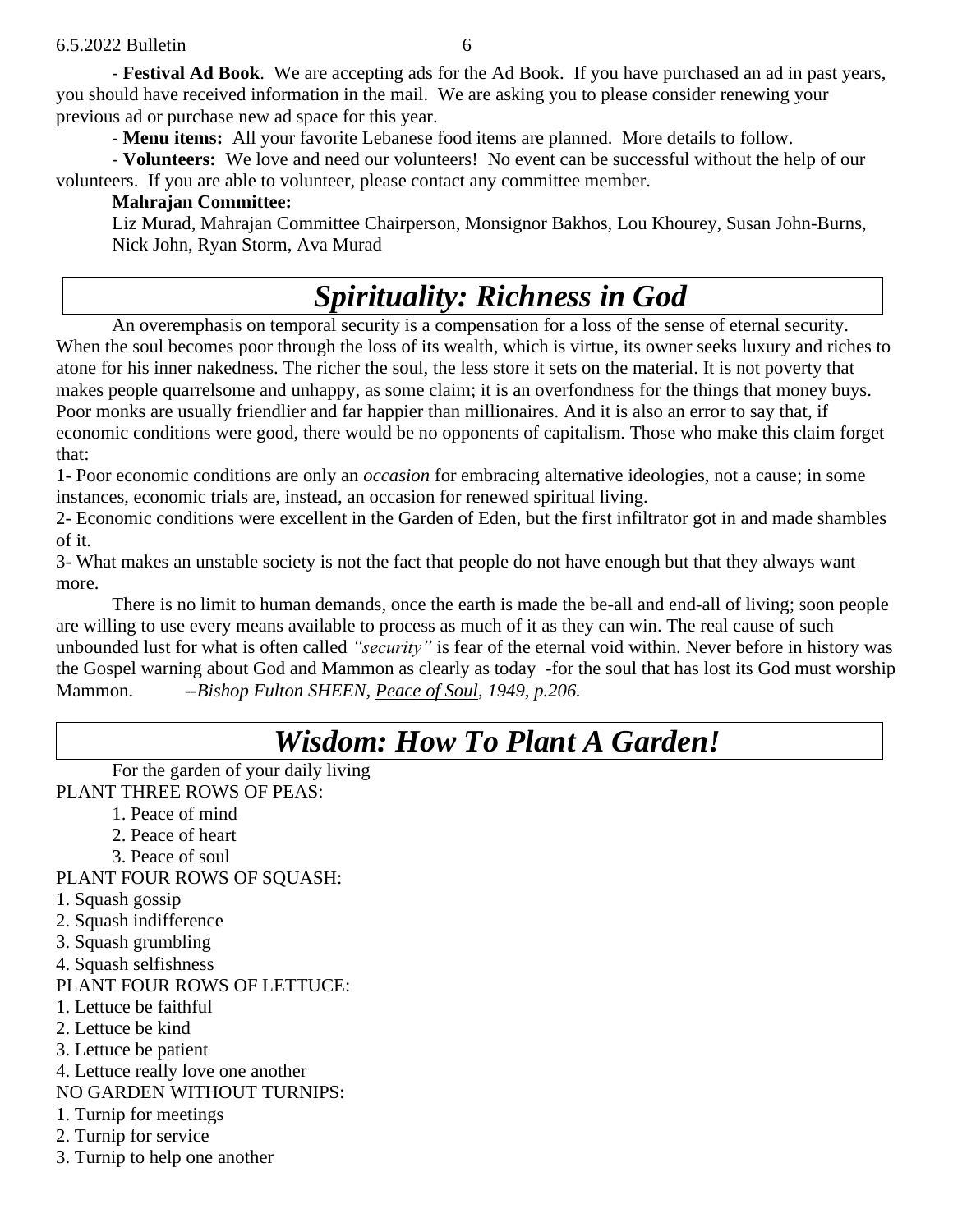#### TO CONCLUDE OUR GARDEN WE MUST HAVE THYME: 1. Thyme for each other 2. Thyme for family 3. Thyme for friends WATER FREELY WITH PATIENCE AND CULTIVATE WITH LOVE

THERE IS MUCH FRUIT IN YOUR GARDEN BECAUSE YOU REAP WHAT YOU SOW.

#### *Story*

It was World War II when Eldon Dahl, a schoolmate of my husband's and a pilot in the United States Air—Force, was shot clown over Italy. He was returning from a bombing raid near Foggia, Italy, on August 25, 1943. Parachuting from his flaming B-17 bomber, which was riddled with bullets from German fighter planes, he landed near a small Italian village. His parachute had landed him safely in a forest, but he was soon captured by the Italians. After being in two prison camps, Eldon managed to escape into the mountains north of Rome with a group of other Allied prisoners.

Eldon became separated from the others and wandered alone on foot through mountains and villages. Scavenging around the woods one afternoon, his empty stomach detected the wonderful aroma of food cooking on an open fire. Following the scent, he discovered two women outside, preparing food near a farm.

Hoping they would be friendly and willing to feed him, Eldon made his way toward the women. All of a sudden, a little blonde-haired girl around ten years old, wearing a bright white dress, appeared by his side. She motioned with a finger over her lips to remain quiet. Then, taking him by the hand, the little girl led him in the opposite direction to stand behind a thicket of bushes. It was at that point that two German soldiers appeared and began talking with the women. Eldon realized then that he had just narrowly avoided recapture. When he looked around the little girl had vanished. She was nowhere to be seen.

Eldon was convinced the little girl in white was his guardian angel. The knowledge that his guardian angel was with him gave him hope that he would somehow get back home.

For two months Eldon traveled alone for more than two hundred miles on foot before his final breakthrough of the turbulent front lines to return to the American zone near Cassino on November 13, 1943. Two weeks later he returned to the United States.

Eldon always credited the little girl in white, an angel of God, with saving him and guiding him safely home.

### *A Time to Laugh (13)*

### *Silent Retreat*

Four monks decided to go into silence for a month. They started out well enough but after the first day one monk said, *"I wonder if I locked the door of my cell at the monastery before we set out."*

Another monk said, *"You fool! We decided to keep silence for a month and now you have gone and broken it!"* A third monk said, *"What about you? You have broken it too!"*

Said the fourth, *"Thank God I'm the only one who hasn't spoken yet!"*

### *A Saint*

A man walked into a doctor's office and said, *"Doctor, I have this awful headache that never leaves me. Could you give me something for it?"*

*"I will,"* said the doctor, *"But I want to check a few things out first. Tell me, do you drink a lot of liquor?" "Liquor?"* said the man indignantly, *"I never touch the filthy stuff." "How about smoking?"*

*"I think smoking is disgusting. I've never in my life touched tobacco."*

"I'm a bit embarrassed to ask this, but... you know the way some men are... do you do any running around at night?"

"Of course not. What do you take me for? I'm in bed every night by ten o'clock at the latest."

*"Tell me,"* said the doctor, *"this pain in the head you speak of, is it a sharp, shooting kind of pain?"*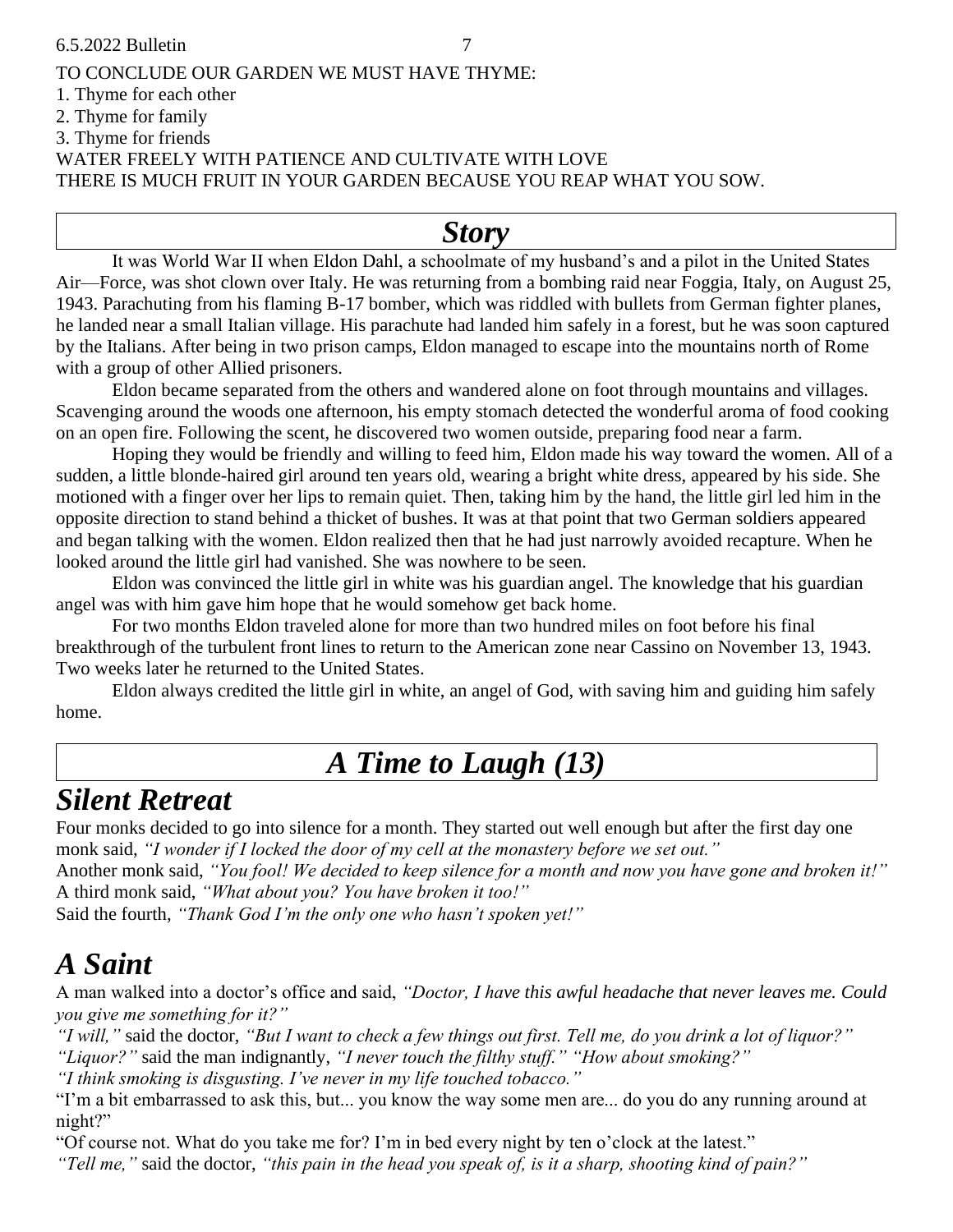*"Yes,"* said the man. *"That's it -a sharp, shooting kind of pain."*

"Simple, my dear fellow! Your trouble is you have your halo on too tight. All we need to do for you, is loosen it a bit."

### *Leaders and Followers*

Why is the leader the last to know where the followers want to go? The leader looks to check the flock, and finds that they are down the block.

### *Famous Quotes (14)*

--A covetous man does nothing well till he dies.

--He who covets is always poor. (Latin proverb)

--I don't mind being average, because it means I'm as close to the top as I am to the bottom.

--A loud noise at one end and no sense of responsibility at the other. (Ronald Knox)

--Every baby born into the world is a finer one than the last. (Charles Dickens)

--Feeding a baby is one sure way of finding out how badly your suit spots.

--A soiled baby, with a neglected nose, cannot conscientiously be regarded as a thing of beauty. (Mark Twain)

--A baby is God's opinion that the world should go on. (Carl Sandburg)

--Give a bachelor enough rope and he'll detect the noose.

--There are four ways for a bachelor to remain happy: north, south, east, and west.

--A smart bachelor stops up his ears when a woman's voice has a ring in it.

--A bachelor is a man who can keep his foot out of a trap—particularly his own.

--It is a truth universally acknowledged that a single man in possession of a good fortune must be in want of a wife. (Jane Austen)

--A backache is man's greatest labor-saving device.

--Bad luck is bending over to pick up a four-leaf clover and being infected by poison ivy.

--A bad reaper never gets a good sickle. (Gaelic proverb)

--Last night I read a book that brought tears to my eyes—it was my bankbook.

--If money doesn't grow on trees, how come banks continue to sprout branches?

--I know of a bank that is so big that they even have a special window for hold-ups.

--Banks are peculiar institutions that urge you to save as much as possible of what you earn and urge you to borrow as much as you can spend, so you can spend more than you make.

--It is easier to rob by setting up a bank than by holding up a bank clerk. (Bertolt Brecht)

--Barking dogs seldom bite.

--His bark is worse than his bite.

--Many a man goes into a bar for an eye-opener and comes out blind.

--Beauty is power; a smile is its sword. (Charles Reade)

--Beauty and honesty seldom agree.

--Beauty in distress is much the most affecting beauty. (Edmund Burke)

--Beauty without virtue is a flower without perfume. (French proverb)

--Beauty is a short-lived reign. (Socrates)

--Rare is the union of beauty and modesty. (Juvenal)

--Early to bed and early to rise is a sure sign that you're fed up with television.

--As you make your bed, so you must lie on it.

--Early to bed and early to rise, makes a man healthy, wealthy and wise.

--We learn two lessons from the bees: one is not to be idle, and the other is not to get stung.

--Honey is sweet, but the bee stings.

--Better to beg than steal, but better to work than beg. (Russian proverb)

--Beggars should be no choosers.

--Everything is difficult at first. (Chinese proverb)

--All glory comes from daring to begin.

--Everything must have a beginning.